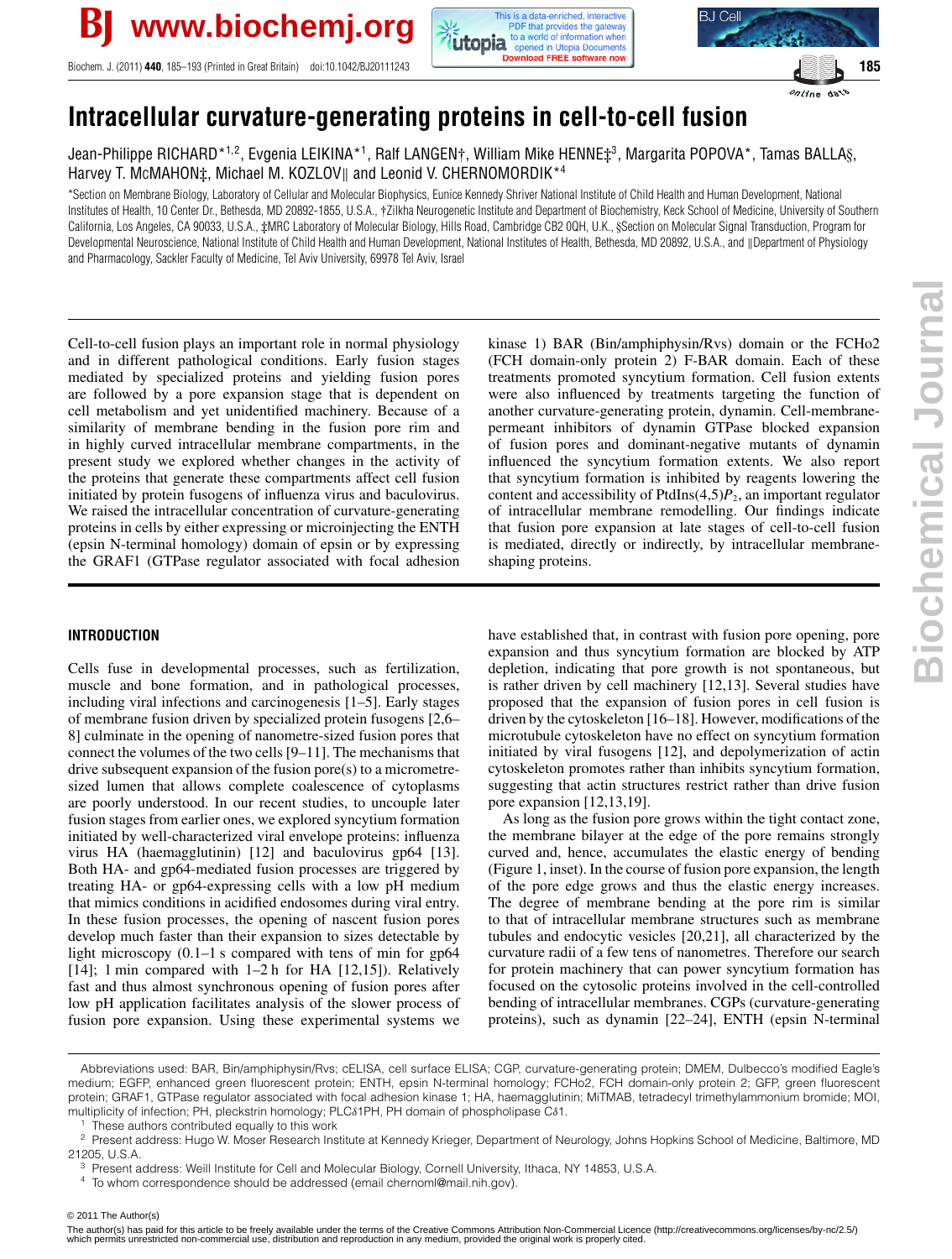<span id="page-1-0"></span>



The inset shows a similarity between membrane curvatures in the semi-cylindrical rim of the fusion pore connecting two cells and in membrane tubules and endocytic vesicles formed by intracellular curvature-generating proteins (red shapes). (**A** and **B**) Cells were transfected with an EGFP plasmid containing the BAR and PH domains of GRAF1 (2) or the F-BAR domain (amino acids 1–272) domain of FCHo2 (3). (1) Control with mock-transfected cells. (**A**) Local fusion was monitored by following the rate of mixing of membrane dye PKH26 from a labelled ghost erythrocyte to an unlabelled HAb2 cell. Lipid-mixing extents were normalized to those in the control experiments. Results are means  $+$  S.E.M. ( $n \geqslant 3$ ). (**B**) The final extents of syncytium formation were recorded 2 h after initiation of fusion. Results are means  $+$  S.E.M. This graph represents five out of six experiments. One experiment failed to give us appropriate control data and was withdrawn from the data collection. The differences between syncytium formation extents for the cells transfected with either the GRAF1 or FCHo2 constructs and mock-transfected cells were statistically significant ( $P = 0.019$  and  $P = 0.007$  respectively, paired Student's t test).

homology) domain proteins (e.g. epsin 1 [\[25](#page-7-14)[,26\]](#page-7-15)) and BAR (Bin/amphiphysin/Rvs) domain proteins such as GRAF1 (GTPase regulator associated with focal adhesion kinase 1) [\[27](#page-7-16)[–29\]](#page-7-17) and F-BAR proteins including FCHo2 (FCH domain-only protein 2) [\[25](#page-7-14)[,30\]](#page-7-18) are recruited to membranes, often by protein interaction with PtdIns $(4,5)P_2$ , play an essential role in intracellular processes involving membrane remodelling [\[31\]](#page-7-19). We have previously hypothesized that these proteins may accumulate at the fusion pore rim, lower its energy and thus promote pore expansion and syncytium formation [\[13\]](#page-7-4). In principle, CGPs can also promote late stages of syncytium formation by driving vesiculation of membrane material in the vicinity of fusion pore(s) suggested as a possible mechanism of pore growth [\[32](#page-7-20)[,33\]](#page-7-21). However, other studies suggest that fusion pore expansion does not involve vesiculation [\[13,](#page-7-4)[34\]](#page-7-22).

In the present study we explored whether the efficiency of the late stages of cell–cell fusion initiated by influenza HA and baculovirus gp64 depends on the activity of intracellular CGPs. Analysis of possible mechanisms of such dependence and identification of specific CGPs involved in biologically relevant cell fusion processes will be examined in future work. We modified the activity of the BAR, F-BAR and ENTH domains of several proteins by either transfecting the cells to express these protein active domains or by microinjecting the domains into cells. To minimize indirect effects, we used constructs lacking protein domains which are responsible for interactions with other proteins but not required for membrane shaping. We found that the GRAF1 BAR domain, the FCHo2 F-BAR domain and the epsin ENTH domain promote cell fusion. Late stages of fusion were affected by PtdIns $(4,5)P_2$ -targeting reagents and by modifying the functional activity of dynamin either by expressing different dynamin mutants or by blocking dynamin GTPase activity with cell-membrane-permeant inhibitors. The finding that changes in the concentration and/or activity of diverse proteins involved in shaping intracellular membranes and in the membrane concentration of accessible PtdIns $(4,5)P_2$ , an important regulator of membrane shaping, affect late fusion stages substantiates the hypothesis that CGPs drive fusion pore expansion in cell-to-cell fusion.

## **EXPERIMENTAL**

#### **Reagents and plasmids**

Dynasore [\[35\]](#page-7-23) was first supplied by Dr T. Kirchhausen (Harvard University, Boston, MA, U.S.A.) and then purchased from Sigma. Another dynamin inhibitor, MiTMAB (tetradecyl trimethylammonium bromide) [\[36\]](#page-7-24), was also purchased from Sigma. Dynole-34-2 and its inactive derivative Dynole-31-2, used as a negative control [\[37\]](#page-7-25), were purchased from Ascent Scientific. Dynasore [\[35\]](#page-7-23), MiTMAB [\[36\]](#page-7-24) and Dynoles [\[37\]](#page-7-25) were applied as described previously. Polyphosphoinositide-binding peptide PBP10, a rhodamine B-tagged ten-residue peptide derived from the PtdIns $(4,5)P_2$ -binding region in segment 2 of gelsolin [\[38\]](#page-7-26) was purchased from EMD Millipore and was used as suggested by the manufacturer. Alexa Fluor® 594-conjugated 10 000 Da dextran was purchased from Invitrogen.

We also used pEGFP [enhanced GFP (green fluorescent protein)] plasmids containing either the rat ENTH domain of epsin (amino acids 1–164) or its mutant L6E, the F-BAR domain of mouse FCHo2 (amino acids 1–272) or the BAR and PH (pleckstrin homology) domains of GRAF1 (amino acids 1–382). To evaluate PtdIns $(4,5)P_2$  content in the plasma membrane and to compete for PtdIns(4,5) $P_2$  binding with endogenous PtdIns(4,5) $P_2$ -binding proteins, we expressed PLCδ1PH (PH domain of phospholipase Cδ1)–GFP construct or, in control experiments, its inactive mutant (R40L) construct, which does not bind to the plasma membrane [\[39\]](#page-7-27). The recombinant ENTH domain of epsin1 was expressed and purified as described previously [\[25\]](#page-7-14). Wild-type baculovirus AcNPV was purchased from Invitrogen. Baculoviruses encoding several dominant-negative dynamin mutants of human neuronal dynamin-1 (S61D [\[40\]](#page-7-28), I690K [\[41\]](#page-7-29), K44A [\[42\]](#page-7-30) and S45N [\[43,](#page-7-31)[44\]](#page-7-32)) were provided by Dr S. Schmid (Department of Cell Biology, The Scripps Research Institute, La Jolla, CA, U.S.A.). PKH26 was purchased from Sigma.

### **Cell culture and preparation**

HAb2 cells (NIH 3T3 cells stably expressing HA) were cultured as exponentially growing subconfluent monolayers on 90 mm plates in DMEM (Dulbecco's modified Eagle's medium) supplemented with Glutamax (Invitrogen) and 10% (v/v) fetal bovine serum. Exponentially growing cells were dissociated with trypsin (Invitrogen). The cells  $(2.5 \times 10^5)$  were plated and cultured overnight on 30 mm plates. In some experiments, human erythrocyte ghosts were labelled with fluorescent lipid PKH26 (Sigma) as described previously [\[45\]](#page-7-33).

Spodoptera frugiperda (Sf9) cells and Sf9<sup>Op1D</sup> cells, i.e. stably transfected Sf9 cells expressing a protein fusogen of baculovirus OpMNPV gp64 [\[14](#page-7-5)[,46\]](#page-7-34), provided by Dr Gary Blissard (Cornell University, Ithaca, NY, U.S.A.), were grown and, in some experiments, labelled with L-α-phosphatidylethanolamine-*N*- (lissamine rhodamine B sulfonyl) (egg) (Rho-PE, Avanti Polar Lipids) as described previously [\[13](#page-7-4)[,47\]](#page-7-35).

<sup>© 2011</sup> The Author(s)<br>The author(s) has paid for this article to be freely available under the terms of the Creative Commons Attribution Non-Commercial Licence (http://creativecommons.org/licenses/by-nc/2.5/) which permits unrestricted non-commercial use, distribution and reproduction in any medium, provided the original work is properly cited.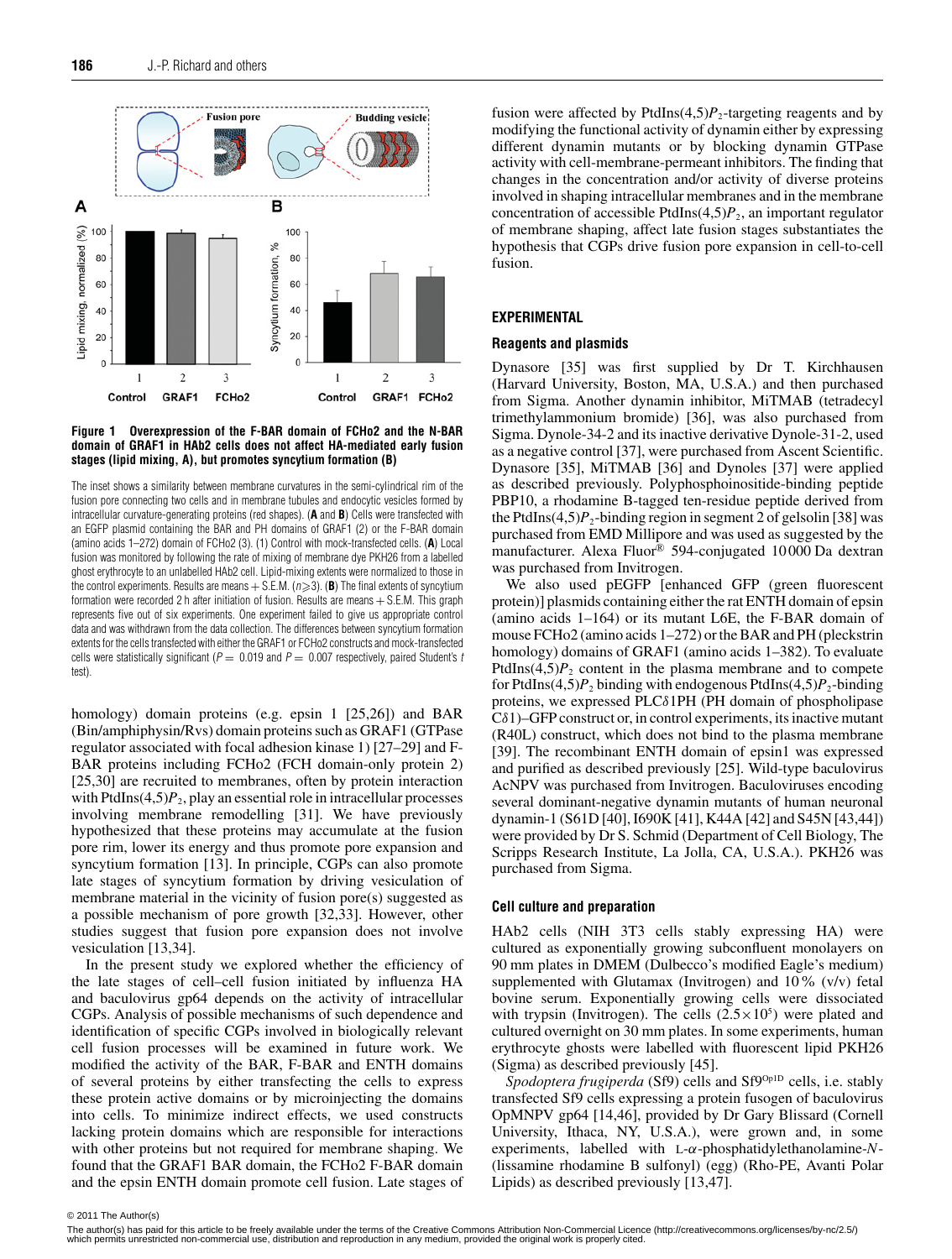#### **Transfection**

Transfections were performed using Lipofectamine<sup>TM</sup> 2000 (Invitrogen) using the protocol suggested by the manufacturer. Fusion was triggered 24 h after transfection.

#### **Infection with baculovirus constructs**

To drive high levels of mutant dynamin expression in Sf9 cells, we infected the cells with different recombinant baculoviruses or with wild-type baculovirus at an MOI (multiplicity of infection) of 1– 10 plaque-forming units per cell. We have adjusted the MOI used for each recombinant baculovirus and for wild-type baculovirus to achieve the same level of expression of baculovirus gp64 at the cell surface, as verified 2 days post-infection by Western blotting of cell-surface gp64 isolated using surface biotinylation and streptavidin beads [\[48\]](#page-7-36) and by a cELISA (cell surface ELISA) using antibody AcV1 (Santa Cruz Biotechnology) [\[48\]](#page-7-36). The levels of expression of exogenous dynamin were similar between different constructs and much higher than the level of endogenous expression of dynamin in Sf9 cells, as verified using Western blotting with the anti-dynamin antibody Hudy 1 (Upstate Biotechnology). We have also confirmed that the cells infected with all of the recombinant baculoviruses used were expressing similar amounts of different dynamin mutants, which were much higher than the amounts of endogenous dynamin observed for non-infected cells.

# **Microinjection**

The microinjection experiments were performed on a Zeiss Axiovert135 with a FemtoJet and InjectMan NI2 (Eppendorf). The microinjected solution was composed of 1 vol. of Alexa Fluor® 594-tagged 10 000 Da dextran (5 mg/ml in doubledistilled water] (Invitrogen), 1 vol. of the protein of interest, 2 vol. of double-distilled water and 1 vol. of microinjection buffer  $(250 \text{ mM}$  Hepes, pH 7.2, 500 mM KCl and  $25 \text{ mM}$  Na<sub>2</sub>HPO<sub>4</sub>). In each microinjection experiment, we injected 20 out of 30–40 cells per field of view with either fluorescent dextran alone or fluorescent dextran mixed with the protein of interest (the average fraction of injected cells per field was 50–70%) and five fields per condition (total of 100 injected cells).

# **Application of dynamin inhibitors and PtdIns(4,5)P2-targeting reagent**

The GTPase activity of dynamin in HAb2 and Sf9<sup>Op1D</sup> cells was inhibited by treating the cells with dynasore, Dynole-34-2 and MiTMAB. The reagents were applied either before (for 30 min) or immediately after low pH application (for 20 min). Dynole-34-2 and its inactive analogue Dynole-31-2 were both applied to Sf9Op1D cells for 20 min immediately after a 1 min application of pH 4.9 medium. PBP10, butan-1-ol and *t*-butanol were both applied to Sf9Op1D cells for 15 min immediately after a 1 min application of pH 4.9 medium.

# **Fusion assays**

In all of the results presented, the syncytium index for each condition was determined as the number of nuclei in a multinucleated cell divided by the total number of nuclei in the field [\[12\]](#page-7-3). As verified in Supplementary Figure S1 at [\(http://www.BiochemJ.org/bj/440/bj4400185add.htm\)](http://www.BiochemJ.org/bj/440/bj4400185add.htm), an inhibitor (Dynole 34-2) that lowered the percentage of nuclei in multinucleated Sf9<sup>Op1D</sup> cells also shifted the distribution of the number of nuclei per cell towards cells with lower number of nuclei.

Fusion between HAb2 cells was assayed as described previously [\[12\]](#page-7-3). In brief, HAb2 cells were pre-treated with trypsin (5  $\mu$ g/ml, 5 min and 37 $\rm{°C}$ ) to cleave HA into the fusioncompetent conformation. Then the cells were washed once with PBS with  $Ca^{2+}/Mg^{2+}$  and once with pH 4.9 medium, and then exposed for 5 min to pH 4.9 medium at 37 *◦*C, in order to trigger the fusogenic conformational change in HA. Cells were washed two more times with PBS and incubated at 37 *◦*C for 2 h in DMEM supplemented with serum. Cells were scored as syncytia if they had multiple nuclei in a single cell volume or if the connections between fusing cells appeared to be large enough to allow the nucleus passage. In some experiments, in order to evaluate the efficiency of early fusion stages, the extents of lipid mixing between HAb2 cells and PKH26-labelled erythrocytes were measured as the ratio of dye redistributed from bound erythrocytes to the total number of bound erythrocytes [\[45\]](#page-7-33).

Fusion between Sf9<sup>Op1D</sup> cells and between baculovirus-infected Sf9 cells was assayed as described previously [\[13\]](#page-7-4). In brief, fusogenic activity of gp64 was triggered at 22 °C by a 5 min application of Grace medium with pH adjusted to 4.9. At 30 min after re-neutralization, the percentage of Sf9 cells or Sf9Op1D cells in syncytia (the ratio of nuclei within syncytia to the total number of cell nuclei in the same field) was scored using light microscopy [\[47\]](#page-7-35). Lipid mixing between either Sf9 cells or Sf9Op1D cells was quantified as Rho-PE transfer from labelled to unlabelled cells [\[13\]](#page-7-4).

In the microinjection experiments, 15–30 min after the microinjection we determined the number of surviving Alexa Fluor® 594-labelled mononucleated cells with nuclei labelled with Hoechst. The fusion was then induced by a 5 min application of pH 4.9 medium at 37 *◦*C. At 2 h after inducing fusion, we scored the efficiency of syncytium formation  $(P_{fc},$  percentage of fused injected cells) by determining the percentage of Alexa Fluor® 594-labelled mononucleated cells that remained mononucleated (and thus unfused cells,  $P_{\text{ufc}}$ ). Since the trauma of injection may influence the fusion rate of injected cells compared with noninjected cells, cell fusion efficiency for the cells injected with protein of interest, which was determined using the expression  $P_{\text{fc}} = 100 - P_{\text{ufc}}$ , was compared with that for the cells injected with dextran only.

In the experiments aimed at exploring the effects of the expression of the PLCδ1PH–GFP construct, we focused on transfected Sf9Op1D cells. We quantified the efficiency of syncytium formation by dividing the number of nuclei in GFPlabelled (green) multinucleated cells in the field of view by the total number of nuclei in GFP-labelled cells (both mono- and multi-nucleated cells). The efficiency was then normalized to that observed in a parallel experiment on the cells transfected with the inactive mutant R40L that does not bind PtdIns $(4,5)P_2$  in the plasma membrane [\[39\]](#page-7-27).

Each experiment of the present study was repeated at least three times and all functional dependencies reported were observed in each independent experiment. Statistical analysis was carried out using SigmaPlot for Windows, version 11.0.

### **RESULTS**

# **The F-BAR domain of FCHo2 and the BAR domain of GRAF1 promote syncytium formation**

To explore whether CGP domains of FCHo2 and GRAF1 affect HA-initiated syncytium formation, we transfected HAb2 cells with constructs containing either the F-BAR domain of FCHo2 [\[30,](#page-7-18)[49\]](#page-7-37) or the BAR domain and PH domain of GRAF1 [\[27](#page-7-16)[,28\]](#page-7-38). Early stages of HA-mediated fusion were unaffected by the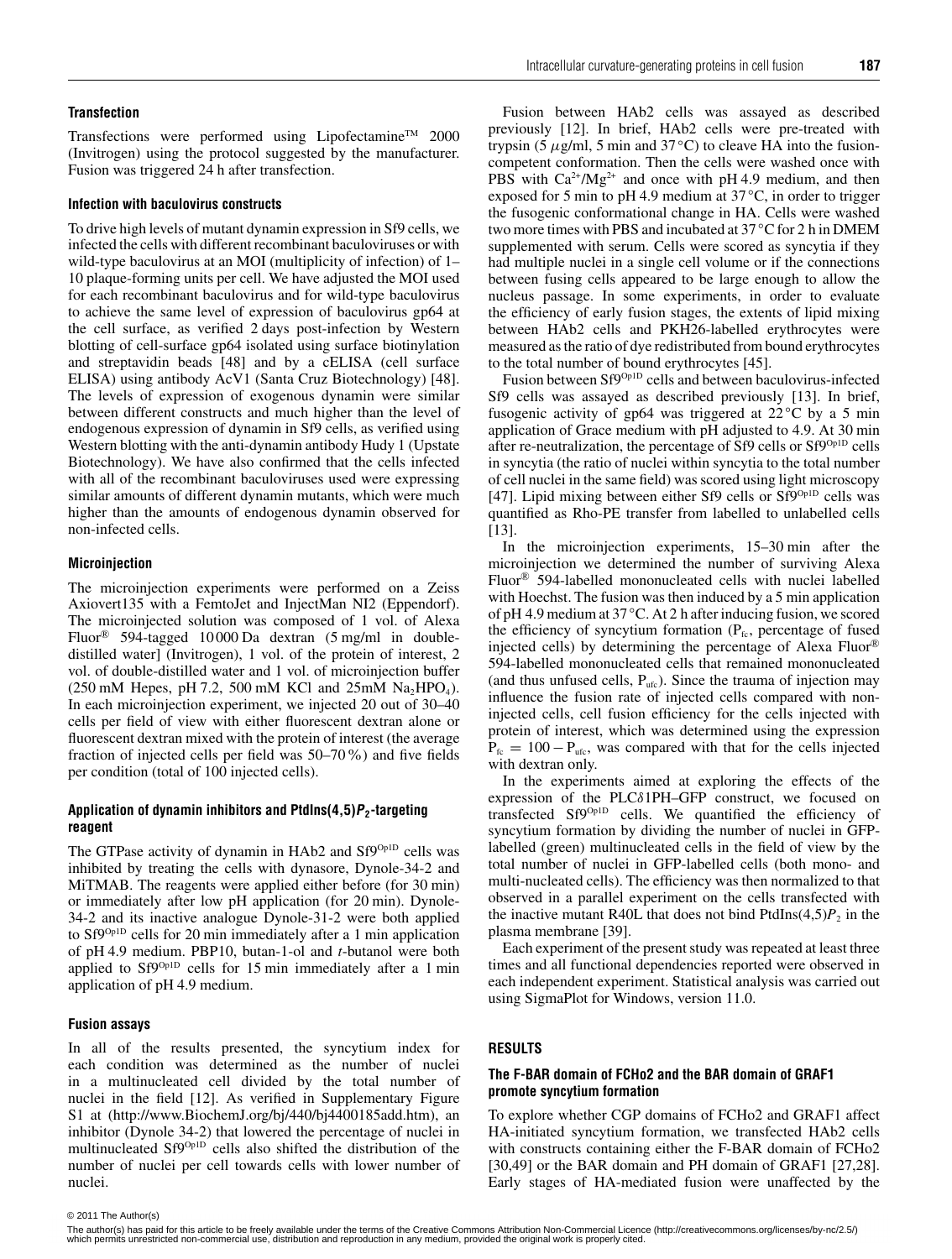<span id="page-3-0"></span>

**Figure 2 Effects of the ENTH domain of epsin on HA-initiated syncytium formation**

(**A**) Cells were transfected with an EGFP plasmid containing the wild-type ENTH domain of epsin (2) or the mutant L6E (3). (1) Control with mock-transfected cells. (**B**) Cells were microinjected with Alexa Fluor<sup>®</sup> 594-conjugated dextran and microinjection buffer without (1) or with (2, 3 and 4) the ENTH domain of epsin at different concentrations (9.5  $\mu$ M, 19  $\mu$ M and 38  $\mu$ M respectively). Low pH medium inducing fusion was applied 15–30 min after microinjection. Not-normalized fusion extents for the cells injected with 19  $\mu$ M ENTH domain and the cells injected with only 10 kDa dextran were significantly different (paired Student's t test,  $P < 0.001$ ,  $n = 6$ ). For (**A**) and (**B**), the final extents of fusion were measured 2 h after the end of low pH application and normalized to those in the control experiments. Results are means + S.E.M.  $(n\geqslant3)$ .

transfection, as shown by the same efficiency of lipid mixing between PKH26-labelled RBCs and either control or transfected HAb2 cells [\(Figure 1A](#page-1-0)). However, expression of these CGP domains increased the efficiency of HA-initiated syncytium formation [\(Figure 1B](#page-1-0)), indicating that CGPs promote the late stages of cell-to-cell fusion.

#### **The ENTH domain of epsin promotes syncytium formation**

The ENTH domain of epsin is also known to induce membrane curvature. We used two experimental approaches, transfection and microinjection, to test the effects of this domain on HA-initiated syncytium formation. In two out of three experiments, we found the extent of HA-mediated syncytium formation to be somewhat higher for HAb2 cells transfected to express the ENTH domain of epsin1 linked to EGFP than for the mock-transfected cells [\(Figure 2A](#page-3-0)). However, in one of the experiments we observed no difference in the syncytium formation for transfected and mock-transfected cells. Expression of an ENTH domain of the epsin1 mutant L6E, which is still able to bind to membranes but is defective in membrane bending [\[25\]](#page-7-14), did not affect syncytium formation.

In another approach, we microinjected  $19 \mu M$  of the recombinant ENTH domain of epsin1 and observed a statistically significant promotion of syncytium formation compared with mock-injected cells  $(46 \pm 7.8\%$  compared with  $30.3 \pm 7.5\%$ , values are means  $\pm$  S.E.M.,  $n = 6, P < 0.001$  in a paired Student's *t* test). Although some promotion of cell fusion was also observed in the three experiments where we injected 9.5 or 38  $\mu$ M ENTH domain, the differences between normalized extents of syncytium formation were not statistically significant [\(Figure 2B](#page-3-0)). A somewhat weaker promotion of cell fusion at 38 compared with 19  $\mu$ M of the ENTH domain may reflect the toxicity of the injected protein. Note that, in contrast with early fusion stages, syncytium formation strongly depends on metabolic activity of the fusing cells [\[12](#page-7-3)[,13\]](#page-7-4).

<span id="page-3-1"></span>

**Figure 3 Blocking dynamin GTPase activity with dynasore inhibits syncytium formation initiated by either gp64 (A) or HA (B)**

(A) Sf9<sup>0p1D</sup> cells were treated with dynasore at a final concentration of 20  $\mu$ M, 40  $\mu$ M or 80 $\mu$ M before low pH application. (**B**) HAb2 cells were treated with dynasore at a final concentration of 100  $\mu$ M or 150  $\mu$ M before low pH application. For (A) and (B), the final extents of fusion were measured 2 h after the end of low pH application and normalized with those in the control experiments. Results are means  $+$  S.E.M. ( $n \ge 3$ ).

#### **Dynamin and the late stages of fusion events**

The GTPase dynamin, a key player in budding and scission of intracellular vesicles, is one of the most abundant cytosolic CGPs [\[22](#page-7-12)[,50\]](#page-7-39). We explored a possible involvement of this protein in the syncytium formation mechanism using three inhibitors of dynamin GTPase activity and by expression of dynamin mutants. Dynasore, a cell-membrane-permeant inhibitor of dynamin GTPase activity [\[35\]](#page-7-23), inhibited both gp64-initiated syncytium formation by Sf9<sup>Op1D</sup> cells and HA-initiated syncytium formation by HAb2 cells [\(Figure 3\)](#page-3-1). [Figure 4](#page-4-0) shows the inhibition of syncytium formation by Sf9<sup>Op1D</sup> cells when the low pH application was followed by the application of another cell-permeant dynamin inhibitor Dynole-34-2 that targets an allosteric site at the GTPase domain. Dynole-34-2 lowered both the percentage of nuclei in multinucleate cells [\(Figure 4\)](#page-4-0) and the sizes of the syncytia (assayed as the distribution of the numbers of nuclei per cell; Supplementary Figure S2 at [http://www.BiochemJ.org/bj/440/bj4400185add.htm\)](http://www.BiochemJ.org/bj/440/bj4400185add.htm). No inhibition was observed in the presence of Dynole-31-2, an inactive analogue of Dynole-34-2 [\[37\]](#page-7-25).

Another cell-membrane-permeant inhibitor of dynamin GTPase, MitMAB, that acts by targeting dynamin interactions with anionic phospholipids [\[36\]](#page-7-24), also significantly inhibited gp64- or HA-initiated syncytium formation [\(Figure 5\)](#page-4-1). MiTMAB is a reversible dynamin inhibitor [\[36\]](#page-7-24), and washing Sf9Op1D cells to remove MiTMAB restored the ability of cells to form syncytia [\(Figure 5A](#page-4-1)). Importantly, Dynole-34-2 [\(Figure 4\)](#page-4-0), MitMAB [\(Figure 5\)](#page-4-1) and dynasore (results not shown) inhibited syncytium formation when added after the end of the low pH pulse. Taking into account that by this time early fusion stages that yield nascent fusion pores had taken place [\[14,](#page-7-5)[15](#page-7-6)[,45\]](#page-7-33), these findings suggested that the inhibition of the GTPase activity of dynamin blocked the late stages of syncytium formation. Indeed, we found that neither Dynole-34-2 [\(Figure 4\)](#page-4-0) nor dynasore (results not shown) inhibited lipid mixing in a gp64-mediated fusion.

To explore further the involvement of dynamin in syncytium formation, we infected Sf9 cells with baculoviruses encoding different dominant-negative human dynamin-1 mutants. In contrast with Sf<sup>Op1D</sup> cells that constitutively express the protein fusogen gp64, Sf9 cells expressed gp64 as a result of baculovirus infection. We adjusted the concentrations of all of the baculovirus constructs used to achieve similar levels of gp64 expression (detected by a cELISA, Supplementary Figure S2; and by Western

<sup>© 2011</sup> The Author(s)<br>The author(s) has paid for this article to be freely available under the terms of the Creative Commons Attribution Non-Commercial Licence (http://creativecommons.org/licenses/by-nc/2.5/) which permits unrestricted non-commercial use, distribution and reproduction in any medium, provided the original work is properly cited.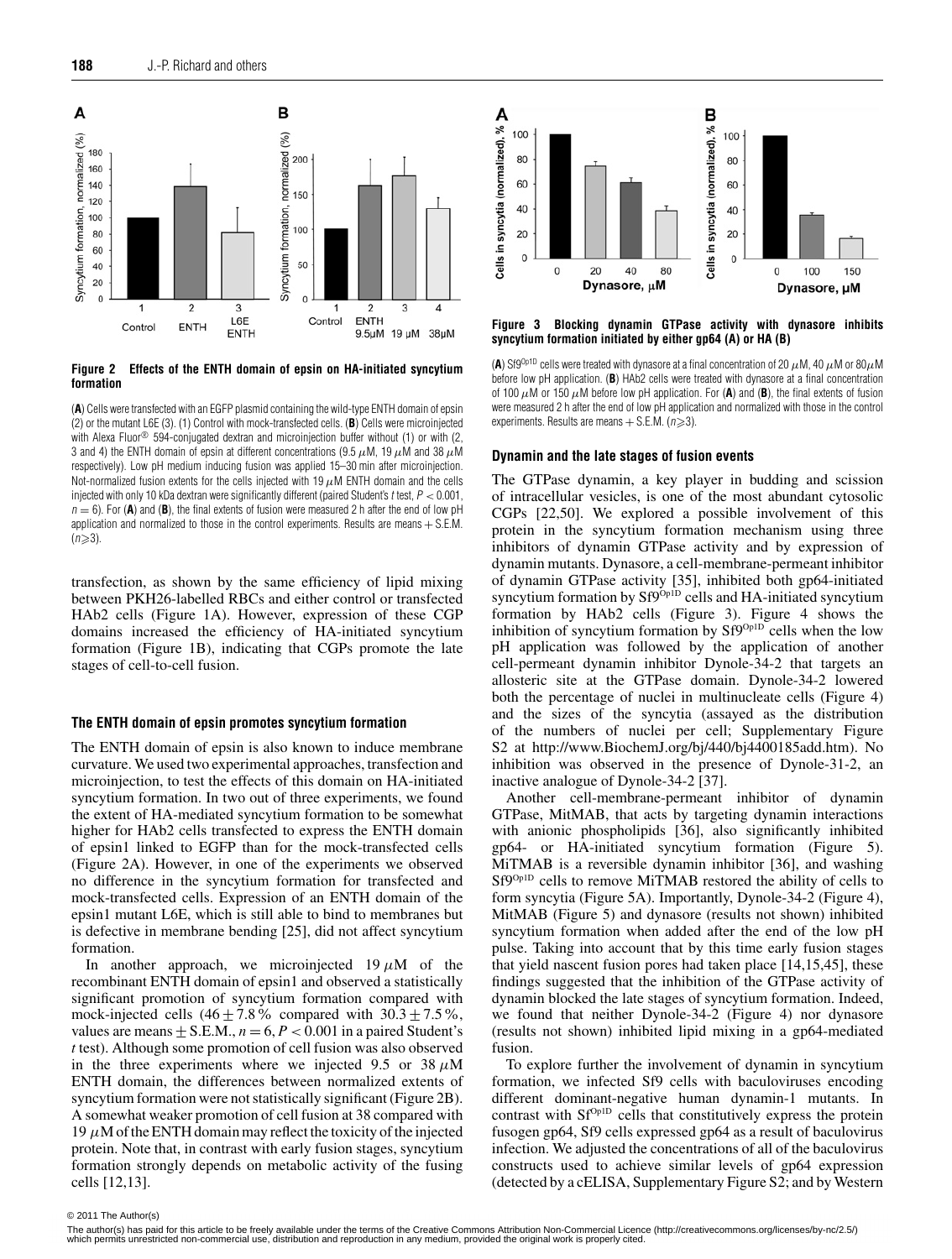<span id="page-4-0"></span>

#### **Figure 4 Dynole-34-2, an inhibitor of dynamin GTPase activity, inhibits gp64-initiated syncytium formation, but does not inhibit lipid mixing**

Dynole-34-2 (bars 2 and 4) or its inactive derivative Dynole-31-2 (bars 3 and 5) was applied to Sf9<sup>0p1D</sup> cells (final concentration 20  $\mu$ M, bars 2 and 3 or 30  $\mu$ M, bars 4 and 5) immediately after a 1 min application of pH 4.9 medium. (1) Control with no reagents applied. Final extents of lipid mixing and syncytium formation (black and grey bars respectively) were measured 20 min later. Results are means  $+$  S.E.M. ( $n \geqslant 3$ ).

<span id="page-4-1"></span>

**Figure 5 Blocking dynamin GTPase activity with MiTMAB applied after the end of low pH application inhibits syncytium formation initiated by either gp64 (A) or HA (B)**

(A) Sf9<sup>Op1D</sup> cells were treated with MitMAB at a final concentration of 1  $\mu$ M (2) or 2.5  $\mu$ M (3) (black bars). The grey bars represent the results after washing away MitMAB, restoring syncytium formation rates as in the control. (1) Control with no reagents applied. Bars are means  $+$  S.E.M. (**B**) HAb2 cells were treated with MiTMAB at final concentrations of 1  $\mu$ M (2) or 2.5  $\mu$ M (3). (1) Control with no reagents applied. Results are means  $+$  S.E.M. ( $n \ge 3$ ).

blotting, results not shown) at the time of fusion experiments. Expression of the dynamin mutants S61D, with reduced GTPase activity [\[40\]](#page-7-28), and I690K, with impaired self-assembly [\[41\]](#page-7-29), lowered the extents of syncytium formation when compared with those observed for the Sf9 cells infected with wild-type baculovirus or a baculovirus construct expressing wild-type dynamin [\(Figure 6\)](#page-4-2). Intriguingly, expression of K44A and S45N dynamin mutants defective in GTP binding [\[42](#page-7-30)[–44\]](#page-7-32) promoted syncytium formation. The effects of diverse dynamin-targeting reagents (GTPase inhibitors and dominant-negative mutants) on cell fusion reveal the importance of dynamin and dynamin partners in syncytium formation.

<span id="page-4-2"></span>

**Figure 6 Different dominant-negative dynamin mutants affect gp64 initiated syncytium formation**

Before inducing fusion, Sf9 cells were infected with either wild-type baculovirus (1); or baculovirus constructs expressing wild-type dynamin (2) or different dynamin mutants (3–6). (3) and (4) K44A and S45N respectively, both defective in GTP binding. (5) S61D, defective in GTP hydrolysis but not in GTP binding. (6) I690K, with impaired self-assembly. Results are  $means + S.E.M.$ 

# **PtdIns(4,5)P<sup>2</sup> regulation of syncytium formation**

Many CGPs, including the BAR, F-BAR and ENTH domain proteins and dynamin are recruited to the plasma membrane at least partially by binding to  $Ptdlns(4,5)P_2$  in the inner membrane leaflet. Lowering the concentrations of PtdIns $(4,5)P_2$ available for interactions with its endogenous effectors by three different PtdIns $(4,5)P_2$ -targeting reagents inhibited syncytium formation. Butan-1-ol reduces stimulation of PtdIns 5-kinase, which generates PtdIns(4,5) $P_2$  and thus lowers PtdIns(4,5) $P_2$ content in the plasma membrane [\[51\]](#page-7-40). PtdIns $(4,5)P_2$  depletion by applying butan-1-ol inhibited syncytium formation [\(Figure 7A](#page-5-0)). In control experiments, *t*-butanol, which does not inhibit PtdIns 5-kinase, had no effect on syncytium formation. Note that, since butan-1-ol depletes PtdIns $(4,5)P_2$  by lowering the concentration of phosphatidic acid, an important signalling lipid, effects independent of PtdIns $(4,5)P_2$  cannot be excluded.

In another experimental approach, we transfected Sf9<sup>Op1D</sup> cells to express the PLCδ1PH–GFP fusion protein. This protein is routinely used to visualize  $Ptdlns(4,5)P_2$  but affects PtdIns $(4,5)P_2$ -dependent processes at high levels of expression [\[52\]](#page-7-41). As seen in [Figure 7\(](#page-5-0)B), PLCδ1PH–GFP expression inhibited syncytium formation by Sf9<sup>Op<sub>1D</sub></sup> cells, as compared with that observed for the cells transfected with the non-lipid-binding PLCδ1PH–GFP mutant R40L [\[39\]](#page-7-27).

In our third approach, we used PBP10, a cell-permeant rhodamine-tagged decapeptide from the PtdIns $(4,5)P_2$ -binding region of gelsolin. This peptide, known to potently bind PtdIns $(4,5)P_2$  and affect PtdIns $(4,5)P_2$ -dependent processes [\[38\]](#page-7-26), inhibited syncytium formation [\(Figure 7C](#page-5-0)).

To summarize, lowering the concentration of plasma membrane PtdIns $(4,5)P_2$  accessible for interactions with CGPs [and other PtdIns $(4,5)P_2$ -binding proteins] inhibits syncytium formation. Since both PBP10 and butan-1-ol were applied after a low pH pulse, our findings indicate that  $PtdIns(4,5)P_2$  content and accessibility are important for late fusion stages.

# **DISCUSSION**

In the present study, we have explored the late stages of cell–cell fusion in which the nascent fusion pore(s) generated by viral fusogens baculovirus gp64 and influenza HA expand(s) to form

<sup>© 2011</sup> The Author(s)<br>The author(s) has paid for this article to be freely available under the terms of the Creative Commons Attribution Non-Commercial Licence (http://creativecommons.org/licenses/by-nc/2.5/) which permits unrestricted non-commercial use, distribution and reproduction in any medium, provided the original work is properly cited.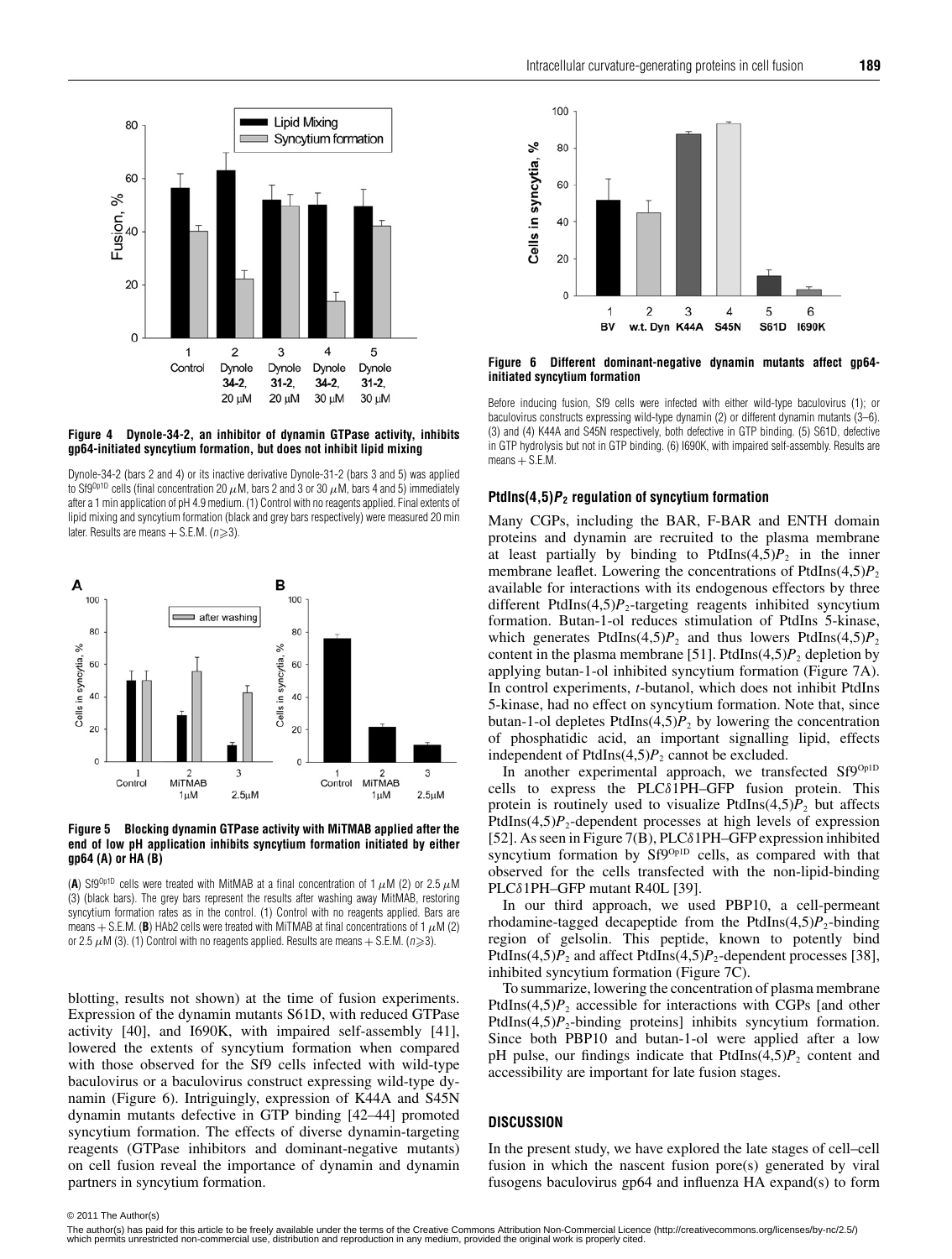<span id="page-5-0"></span>

**Figure 7 Inhibition of gp64-initiated syncytium formation by lowering the concentration of accessible PtdIns(4,5)P<sup>2</sup> in the plasma membrane**

(A) Butan-1-ol application to Sf9<sup>0p1D</sup> cells immediately after the end of low pH application inhibited syncytium formation (grey bars), but had no effect on lipid mixing (black bars). In control experiments, the cells were treated with *t*-butanol that, in contrast with butan-1-ol, does not induce PtdIns(4,5)P<sub>2</sub> depletion. (B) Expression of the PLCδ1PH–GFP construct in Sf9<sup>0p1D</sup> cells inhibited cell fusion that was triggered 24 h post-transfection. Syncytium formation for the cells expressing PLCδ1PH–GFP was normalized to that observed for the cells expressing the PLCδ1PH–GFP mutant R40L. (C) Inhibition of syncytium formation by Sf9<sup>Op1D</sup> cells by PBP10 (10 or 25  $\mu$ M, bars 2 and 3) applied immediately after the end of low pH application. (1) Control with no reagents applied. For (**A**), (**B**) and (**C**), fusion between Sf9Op1D cells was triggered by a 1 min application of pH 4.9 medium and assayed 20 min later. Results are means <sup>+</sup> S.E.M.

syncytia. Fusion pores that develop with a tight contact between cell membranes have a strongly bent rim accumulating the elastic energy of membrane bending. Thus the pore expansion is an energy-consuming process. Earlier studies indicated that the enlargement of micron-scale pores in syncytium formation does not proceed spontaneously but rather involves the cell machinery [\[12](#page-7-3)[,13,](#page-7-4)[53\]](#page-7-42). Neither release of membrane lateral tension nor disruption of the force generating intracellular systems such as the actin cytoskeleton and microtubular structures inhibits fusion pore expansion in syncytium formation [\[12](#page-7-3)[,13](#page-7-4)[,19,](#page-7-9)[54\]](#page-7-43). We hypothesized that large fusion pores grow because the rim of the pore accumulates proteins that relax its bending energy. The shape of a fusion pore developing in a cell–cell contact zone with an inter-membrane distance of ∼20 nm is similar to a half cylinder with a ∼20 nm diameter [\[13\]](#page-7-4). Since the comparable curvature radii are characteristic for highly curved membrane compartments such as endocytic vesicles, we proposed that the late stages of fusion pore growth involve CGPs that drive intracellular membrane shaping. To test this hypothesis, in the present study we explored whether syncytium formation can be promoted by raising the intracellular concentrations of membrane-binding and -bending domains from three CGPs (GRAF1, FCHo2 and epsin) in cells by either overexpressing these proteins or by microinjecting them. Indeed, these diverse CGPs (with BAR, F-BAR and ENTH domains) promoted the late stages of HA-initiated cell-to-cell fusion. Note that, although this finding is consistent with our hypothesis as a proof of principle, the specific different CGPs that may have the most potent effect in fusion between HAb2 cells or other cells remain to be identified. A recent study indicates that GRAF1 expression in C2C12 cells promotes both myogenic differentiation and fusion between differentiated myoblasts [\[55\]](#page-7-44). GRAF1-dependent promotion of cell fusion is suggested to involve BAR domain-mediated membrane sculpting. Our findings in a much simpler experimental system are consistent with this mechanism and suggest that it acts downstream of early fusion stages at a stage of fusion pore expansion.

The conclusion that late stages of syncytium formation involve CGPs was strengthened further by experiments with reagents targeting the function of one of the most abundant CGPs: dynamin [\[22](#page-7-12)[,23\]](#page-7-45). Both free dynamin tetramers and membrane associated dimers, the building blocks of larger oligomers, are rigid elongated structures with a curved shape. Curvature generated by dynamin can result in different membrane shapes. Long helical oligomers constrain the membrane into tubular shapes. Oligomers that are too short to form helices can generate a wider variety of shapes which include tubular and spherical shapes. Blocking of the GTPase activity of dynamin by dynasore [\[35\]](#page-7-23), MiTMAB [\[36\]](#page-7-24) and Dynole-34-2 [\[37\]](#page-7-25) inhibited syncytium formation initiated by either HA or gp64. Dynamin inhibitors did not inhibit lipid mixing and blocked syncytium formation even when applied after a low pH pulse application, that is, at the time when both HA [\[56\]](#page-7-46) and, especially, gp64 [\[14\]](#page-7-5) have already formed initial fusion pores. Thus dynamin plays its role downstream of the opening of fusion pores. Our findings suggest that the recently reported inhibition of HIV env-mediated cell–cell fusion by dynasore [\[57\]](#page-7-47) also reflects dynamin-dependence of late, rather than early, fusion stages.

Dominant-negative dynamin mutants also affected cell-to-cell fusion. Similar to the experiments using inhibitors, syncytium formation was inhibited by stabilization of the GTP-bound form of dynamin by overexpressing a GTPase-defective S61D mutant [\[40\]](#page-7-28). Syncytium formation was also inhibited by the assemblydefective I690K mutant of dynamin, which is impaired in membrane surface affinity [\[41\]](#page-7-29). In contrast, K44A and S45N, two mutants of dynamin defective in GTP binding [\[42](#page-7-30)[–44\]](#page-7-32), promoted syncytium formation. This promotion may indicate that GTP-free dynamins are more likely than GTP–dynamins to form short arclike oligomers that facilitate fusion pore expansion. However, this hypothesis remains to be tested. Importantly, since impaired GTP binding for these mutants inhibits GTP hydrolysis, the promotion of syncytium formation argues against the hypothesis that fusion pore expansion is somehow driven by the energy derived from the GTP hydrolysis by dynamin.

The finding that diverse dynamin-targeting reagents have notable effects on the efficiency of syncytium formation suggests the involvement of dynamin in cell–cell fusion. However, although the ability of dynamin to shape membranes is well documented, we cannot at the present time offer a specific mechanism by which curvature generation by dynamin promotes fusion pore expansion. In one scenario, dynamin oligomers, too short to form complete circles or helices and thus shaped as open

<sup>© 2011</sup> The Author(s)<br>The author(s) has paid for this article to be freely available under the terms of the Creative Commons Attribution Non-Commercial Licence (http://creativecommons.org/licenses/by-nc/2.5/) which permits unrestricted non-commercial use, distribution and reproduction in any medium, provided the original work is properly cited.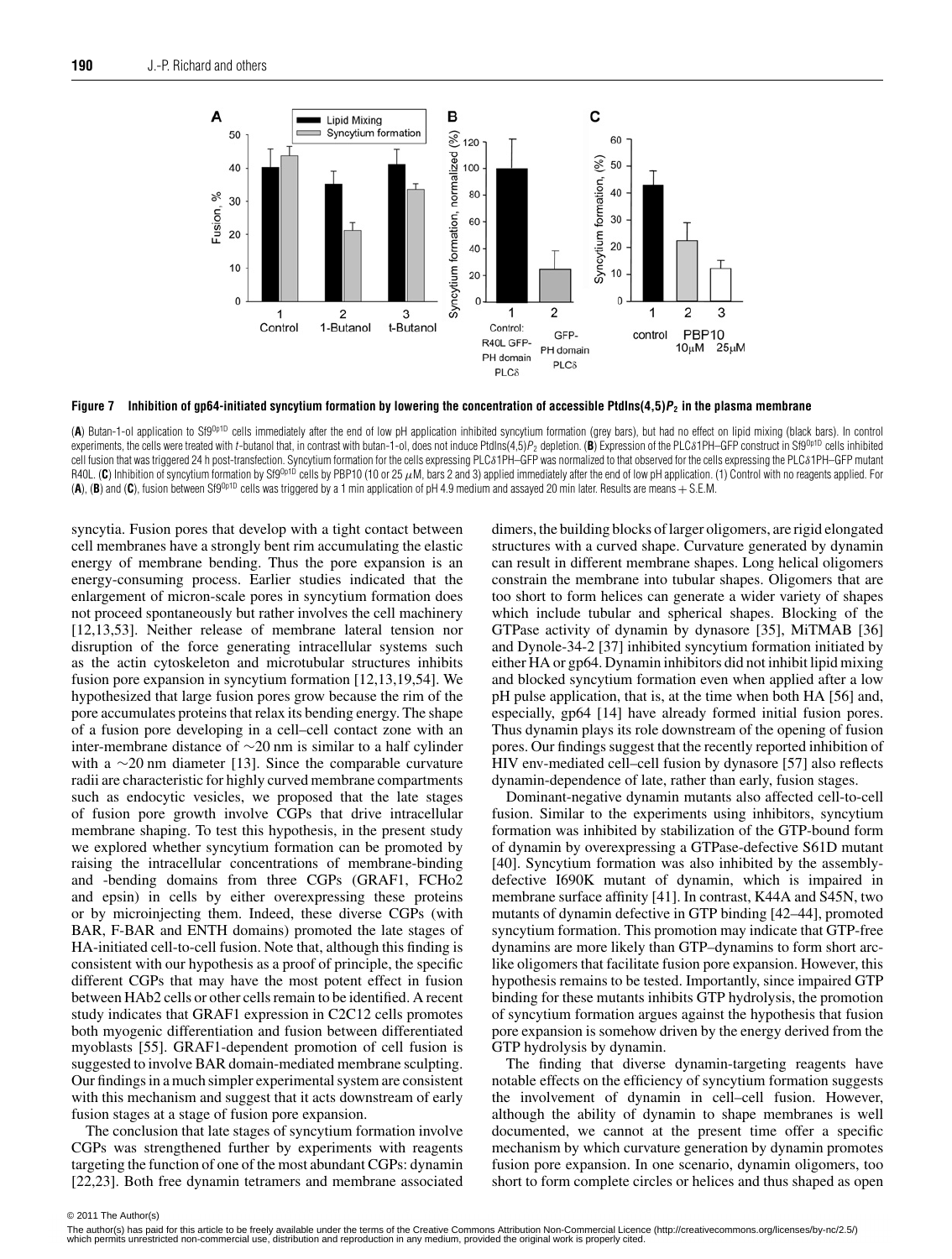arcs bind to the curved membrane of a nascent fusion pore rim. Owing to their ability to generate membrane curvature similar to that of the pore edge, binding of these arc-like oligomers drives expansion of the pore edge by bending additional portions of the initially flat membrane of the intracellular contact into the bent shape of the pore rim. Stabilization of the GTP-bound form of dynamin may promote the formation of the long helical structures and therefore the membrane tubules. As mentioned above, short oligomers can be accommodated both in tubules and in the fusion pore rim, and thus competition between the tubules and pore rim for the short-arc dynamins is expected to deplete the pool of short oligomers in the rim and inhibit pore expansion. Further research will either further develop this mechanism to explain the specific effects of different dynamin mutants or bring about alternative mechanisms that may couple membrane shaping by dynamin with fusion pore expansion at late stages of cell-to-cell fusion. Importantly, since dynamin both directly and via interactions with other proteins regulates many different processes in cell physiology, the role of dynamin in syncytium formation might be complex and indirect.

The activity of many intracellular CGPs is regulated by polyphosphoinositides. The present study is the first demonstration that PtdIns(4,5)*P*<sup>2</sup> content controls syncytium formation. Inhibition of the late stages of cell fusion by lowering the concentration of accessible PtdIns $(4,5)P_2$  in the plasma membrane is consistent with the hypothesis that CGPs drive the expansion of fusion pores. However, PtdIns $(4,5)P_2$  can also affect late fusion stages by regulating PtdIns $(4,5)P_2$ -binding proteins other than CGPs.

To conclude, the late stages of cell-to-cell fusion initiated by well-characterized viral fusogens depend on the functional activity of intracellular CGPs, including dynamin and representatives of the BAR, F-BAR and ENTH protein families. However, a number of important questions remain open. To start with, the mechanism underlying this dependence is yet to be clarified. CGPs can directly facilitate fusion pore expansion by accumulating at the pore edge and lowering its energy. In principle, CGPs can also promote vesiculation of the membrane junction at the edge of the fusion pores [\[33\]](#page-7-21). However, at least in the case of gp64-initiated fusion of Sf9 cells, fusion pores appear to grow by the displacement of membrane material towards the periphery of the contact zone rather than by vesiculation [\[13\]](#page-7-4). The analysis of the role of CGPs in syncytium formation also has to be extended to biologically important examples of cell fusion such as fusion between myoblasts and between macrophages, and then to the identification of specific CGPs involved in these processes. Better understanding of the mechanism and cell machinery responsible for driving fusion pore expansion in cellto-cell fusion will bring about new ways of controlling fusion in development and in pathological conditions. The dependence of fusion pore expansion on cell machinery can also be of importance for understanding why transient nanotubular connections between plasma membranes of some cells [\[58,](#page-7-48)[59\]](#page-7-49) do not expand to yield multinucleated cells.

The present study emphasizes an interesting overlap between proteins controlling the late stages of cell-to-cell fusion and proteins that drive the oppositely directed process of membrane remodelling, the fission of one cell membrane into two. Dynamin and curvature-generating domains of GRAF1, FCHo2 and epsin that we found to influence syncytium formation are essential components of different endocytic pathways [\[23–](#page-7-45)[25](#page-7-14)[,27](#page-7-16)[,28,](#page-7-38)[30\]](#page-7-18) that culminate in membrane fission. Proteins of the dynamin family have been also implicated in mitochondrial fusion [\[60,](#page-7-50)[61\]](#page-8-0) and fusion of ER membranes [\[62](#page-8-1)[,63\]](#page-8-2). Dynamin is involved in an as yet unclear mechanism in HIV fusion with the endosomal membrane, as suggested by a fusion inhibition using the dynamin GTPase inhibitor dynasore [\[64\]](#page-8-3). Furthermore, dynasore promotes the release of luminal and membrane biosynthetic cargoes from individual post-Golgi vesicles, suggesting that dynamin redirects fusion pore evolution from expansion to premature closure in 'kiss-and-run' exocytosis [\[65\]](#page-8-4). A recent study confirms that dynamin regulates the rapidity of fusion pore expansion in exocytosis and suggests that dynamin assembly restricts fusion pore expansion until GTP-hydrolysis-stimulated disassembly [\[66\]](#page-8-5). Another component of the endocytic machinery, the BAR domain protein amphiphysin, has also been reported to restrict dilation of fusion pores [\[67\]](#page-8-6). Note that, in terms of membrane curvature and positioning of proteins, the closing of the exocytotic fusion pore by CGPs (dynamin [\[65\]](#page-8-4) and amphiphysin [\[67\]](#page-8-6)) located outside of the pore lumen is topologically similar to fusion pore expansion in syncytium formation by the proteins located inside the lumen of the pore. Further elucidation of the overlap between the protein players involved in the processes that unite and divide biological membranes is important for finding shared mechanistic principles underlying fusion and fission [\[68\]](#page-8-7). Although our results from the present study demonstrate that different CGPs can control the expansion of fusion pores, we still do not know which of the diverse intracellular CGPs control these stages in biologically important cell-to-cell fusion processes. Our finding that increases in concentration of either of the several CGP domains promote transition from early fusion intermediates to syncytium formation suggests a redundancy of their membranebending function.

## **AUTHOR CONTRIBUTION**

Jean-Philippe Richard, Evgenia Leikina, Michael Kozlov and Leonid Chernomordik conceived and planned the experiments. Jean-Philippe Richard, Evgenia Leikina and Margarita Popova carried out the experiments and analysed the data. Ralf Langen, Tamas Balla, Harvey McMahon and William Mike Henne advised on specific aspects of the experimental strategies and provided constructs and proteins. Leonid Chernomordik, Jean-Philippe Richard and Michael Kozlov wrote the paper.

#### **ACKNOWLEDGEMENTS**

We are indebted to Dr S. Schmid (The Scripps Research Institute) and Dr T. Kirchhausen for dynamin constructs and dynasore respectively. We thank Dr K. Melikov and Dr J. Zimmerberg for very helpful discussions prior to submission.

#### **FUNDING**

The research was supported by the Intramural Research Program of the Eunice Kennedy Shriver National Institute of Child Health and Human Development, National Institutes of Health and an National Institute of Allergy and Infectious Diseases, National Institutes of Health Intramural Biodefense Research grant (both to L.V.C.) and by the National Institutes of Health [grant number 2 R01 GM063915 (to R.L.)].

# **REFERENCES**

- <span id="page-6-0"></span>1 Jahn, R., Lang, T. and Sudhof, T. C. (2003) Membrane fusion. Cell **112**, 519–533
- <span id="page-6-2"></span>2 Earp, L. J., Delos, S. E., Park, H. E. and White, J. M. (2005) The many mechanisms of viral membrane fusion proteins. Curr. Top. Microbiol. Immunol. **285**, 25–66
- 3 Chen, E. H., Grote, E., Mohler, W. and Vignery, A. (2007) Cell-cell fusion. FEBS Lett. **581**, 2181–2193
- 4 Duelli, D. and Lazebnik, Y. (2007) Cell-to-cell fusion as a link between viruses and cancer. Nat. Rev. Cancer **7**, 968–976
- <span id="page-6-1"></span>5 Sapir, A., Avinoam, O., Podbilewicz, B. and Chernomordik, L. V. (2008) Viral and developmental cell fusion mechanisms: conservation and divergence. Dev. Cell **14**, 11–21
- <span id="page-6-3"></span>6 Kielian, M. and Rey, F. A. (2006) Virus membrane-fusion proteins: more than one way to make a hairpin. Nat. Rev. Microbiol. **4**, 67–76
- 7 Weissenhorn, W., Hinz, A. and Gaudin, Y. (2007) Virus membrane fusion. FEBS Lett. **581**, 2150–2155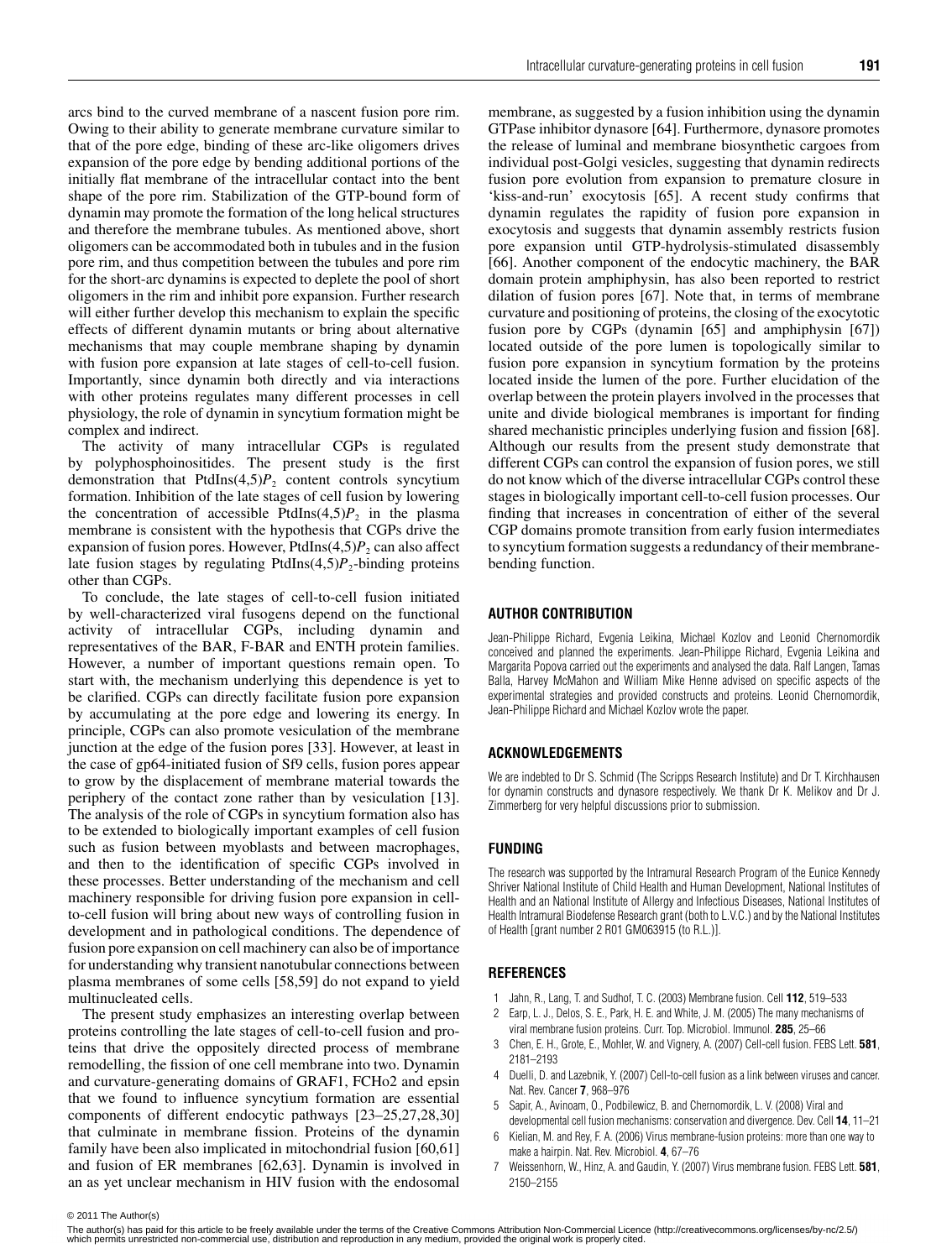- <span id="page-7-0"></span>8 Martens, S. and McMahon, H. T. (2008) Mechanisms of membrane fusion: disparate players and common principles. Nat. Rev. Mol. Cell Biol. **9**, 543–556
- <span id="page-7-1"></span>9 Cohen, F. S. and Melikyan, G. B. (2004) The energetics of membrane fusion from binding, through hemifusion, pore formation, and pore enlargement. J. Membr. Biol. **199**, 1–14
- 10 Chernomordik, L. V., Zimmerberg, J. and Kozlov, M. M. (2006) Membranes of the world unite. J. Cell Biol. **175**, 201–207
- <span id="page-7-2"></span>11 Jackson, M. B. and Chapman, E. R. (2008) The fusion pores of  $Ca^{2+}$ -triggered exocytosis. Nat. Struct. Mol. Biol. **15**, 684–689
- <span id="page-7-3"></span>12 Richard, J. P., Leikina, E. and Chernomordik, L. V. (2009) Cytoskeleton reorganization in influenza hemagglutinin-initiated syncytium formation. Biochim. Biophys. Acta **1788**, 450–457
- <span id="page-7-4"></span>13 Chen, A., Leikina, E., Melikov, K., Podbilewicz, B., Kozlov, M. M. and Chernomordik, L. V. (2008) Fusion-pore expansion during syncytium formation is restricted by an actin network. J. Cell Sci. **121**, 3619–3628
- <span id="page-7-5"></span>14 Plonsky, I. and Zimmerberg, J. (1996) The initial fusion pore induced by baculovirus GP64 is large and forms quickly. J. Cell Biol. **135**, 1831–1839
- <span id="page-7-6"></span>15 Zimmerberg, J., Blumenthal, R., Sarkar, D. P., Curran, M. and Morris, S. J. (1994) Restricted movement of lipid and aqueous dyes through pores formed by influenza hemagglutinin during cell fusion. J. Cell Biol. **127**, 1885–1894
- <span id="page-7-7"></span>16 Zheng, Q. A. and Chang, D. C. (1991) Reorganization of cytoplasmic structures during cell fusion. J. Cell Sci. **100**, 431–442
- 17 Massarwa, R., Carmon, S., Shilo, B. Z. and Schejter, E. D. (2007) WIP/WASp-based actin-polymerization machinery is essential for myoblast fusion in Drosophila. Dev. Cell **12**, 557–569
- <span id="page-7-8"></span>18 Gildor, B., Massarwa, R., Shilo, B. Z. and Schejter, E. D. (2009) The SCAR and WASp nucleation-promoting factors act sequentially to mediate Drosophila myoblast fusion. EMBO Rep. **10**, 1043–1050
- <span id="page-7-9"></span>19 Wurth, M. A., Schowalter, R. M., Smith, E. C., Moncman, C. L., Dutch, R. E. and McCann, R. O. (2010) The actin cytoskeleton inhibits pore expansion during PIV5 fusion protein-promoted cell-cell fusion. Virology **404**, 117–126
- <span id="page-7-10"></span>20 Dawson, J. C., Legg, J. A. and Machesky, L. M. (2006) Bar domain proteins: a role in tubulation, scission and actin assembly in clathrin-mediated endocytosis. Trends Cell Biol. **16**, 493–498
- <span id="page-7-11"></span>21 Doherty, G. J. and McMahon, H. T. (2008) Mediation, modulation, and consequences of membrane-cytoskeleton interactions. Annu. Rev. Biophys. **37**, 65–95
- <span id="page-7-12"></span>22 Hinshaw, J. E. (2000) Dynamin and its role in membrane fission. Annu. Rev. Cell Dev. Biol. **16**, 483–519
- <span id="page-7-45"></span>23 Praefcke, G. J. and McMahon, H. T. (2004) The dynamin superfamily: universal membrane tubulation and fission molecules? Nat. Rev. Mol. Cell Biol. **5**, 133–147
- <span id="page-7-13"></span>24 Mettlen, M., Pucadyil, T., Ramachandran, R. and Schmid, S. L. (2009) Dissecting dynamin's role in clathrin-mediated endocytosis. Biochem. Soc. Trans. **37**, 1022–1026
- <span id="page-7-14"></span>25 Ford, M. G., Mills, I. G., Peter, B. J., Vallis, Y., Praefcke, G. J., Evans, P. R. and McMahon, H. T. (2002) Curvature of clathrin-coated pits driven by epsin. Nature **419**, 361–366
- <span id="page-7-15"></span>26 Itoh, T. and De Camilli, P. (2006) BAR, F-BAR (EFC) and ENTH/ANTH domains in the regulation of membrane-cytosol interfaces and membrane curvature. Biochim. Biophys. Acta **1761**, 897–912
- <span id="page-7-16"></span>27 Doherty, G. J. and Lundmark, R. (2009) GRAF1-dependent endocytosis. Biochem. Soc. Trans. **37**, 1061–1065
- <span id="page-7-38"></span>28 Lundmark, R., Doherty, G. J., Howes, M. T., Cortese, K., Vallis, Y., Parton, R. G. and McMahon, H. T. (2008) The GTPase-activating protein GRAF1 regulates the CLIC/GEEC endocytic pathway. Curr. Biol. **18**, 1802–1808
- <span id="page-7-17"></span>29 Lundmark, R. and Carlsson, S. R. (2010) Driving membrane curvature in clathrindependent and clathrin-independent endocytosis. Semin. Cell Dev. Biol. **21**, 363–370
- <span id="page-7-18"></span>30 Henne, W. M., Boucrot, E., Meinecke, M., Evergren, E., Vallis, Y., Mittal, R. and McMahon, H. T. (2010) FCHo proteins are nucleators of clathrin-mediated endocytosis. Science **328**, 1281–1284
- <span id="page-7-19"></span>31 Takenawa, T. (2010) Phosphoinositide-binding interface proteins involved in shaping cell membranes. Proc. Jpn. Acad., Ser. B **86**, 509–523
- <span id="page-7-20"></span>32 Doberstein, S. K., Fetter, R. D., Mehta, A. Y. and Goodman, C. S. (1997) Genetic analysis of myoblast fusion: blown fuse is required for progression beyond the prefusion complex. J. Cell Biol. **136**, 1249–1261
- <span id="page-7-21"></span>33 Mohler, W. A., Simske, J. S., Williams-Masson, E. M., Hardin, J. D. and White, J. G. (1998) Dynamics and ultrastructure of developmental cell fusions in the Caenorhabditis elegans hypodermis. Curr. Biol. **8**, 1087–1090
- <span id="page-7-22"></span>34 Sens, K. L., Zhang, S., Jin, P., Duan, R., Zhang, G., Luo, F., Parachini, L. and Chen, E. H. (2010) An invasive podosome-like structure promotes fusion pore formation during myoblast fusion. J. Cell Biol. **191**, 1013–1027
- <span id="page-7-23"></span>35 Macia, E., Ehrlich, M., Massol, R., Boucrot, E., Brunner, C. and Kirchhausen, T. (2006) Dynasore, a cell-permeable inhibitor of dynamin. Dev. Cell **10**, 839–850
- <span id="page-7-24"></span>36 Quan, A., McGeachie, A. B., Keating, D. J., van Dam, E. M., Rusak, J., Chau, N., Malladi, C. S., Chen, C., McCluskey, A., Cousin, M. A. and Robinson, P. J. (2007) Myristyl trimethyl ammonium bromide and octadecyl trimethyl ammonium bromide are surface-active small molecule dynamin inhibitors that block endocytosis mediated by dynamin I or dynamin II. Mol. Pharmacol. **72**, 1425–1439
- <span id="page-7-25"></span>37 Hill, T. A., Gordon, C. P., McGeachie, A. B., Venn-Brown, B., Odell, L. R., Chau, N., Quan, A., Mariana, A., Sakoff, J. A., Chircop, M. et al. (2009) Inhibition of dynamin mediated endocytosis by the dynoles–synthesis and functional activity of a family of indoles. J. Med. Chem. **52**, 3762–3773
- <span id="page-7-26"></span>Cunningham, C. C., Vegners, R., Bucki, R., Funaki, M., Korde, N., Hartwig, J. H., Stossel, T. P. and Janmey, P. A. (2001) Cell permeant polyphosphoinositide-binding peptides that block cell motility and actin assembly. J. Biol. Chem. **276**, 43390–43399
- <span id="page-7-27"></span>39 Holz, R. W., Hlubek, M. D., Sorensen, S. D., Fisher, S. K., Balla, T., Ozaki, S., Prestwich, G. D., Stuenkel, E. L. and Bittner, M. A. (2000) A pleckstrin homology domain specific for phosphatidylinositol 4, 5-bisphosphate (PtdIns-4,5-P<sub>2</sub>) and fused to green fluorescent protein identifies plasma membrane PtdIns-4,5-P<sub>2</sub> as being important in exocytosis. J. Biol. Chem. **275**, 17878–17885
- <span id="page-7-28"></span>40 Song, B. D., Leonard, M. and Schmid, S. L. (2004) Dynamin GTPase domain mutants that differentially affect GTP binding, GTP hydrolysis, and clathrin-mediated endocytosis. J. Biol. Chem. **279**, 40431–40436
- <span id="page-7-29"></span>41 Song, B. D., Yarar, D. and Schmid, S. L. (2004) An assembly-incompetent mutant establishes a requirement for dynamin self-assembly in clathrin-mediated endocytosis in vivo. Mol. Biol. Cell **15**, 2243–2252
- <span id="page-7-30"></span>42 Damke, H., Baba, T., Warnock, D. E. and Schmid, S. L. (1994) Induction of mutant dynamin specifically blocks endocytic coated vesicle formation. J. Cell Biol. **127**, 915–934
- <span id="page-7-31"></span>43 Damke, H., Binns, D. D., Ueda, H., Schmid, S. L. and Baba, T. (2001) Dynamin GTPase domain mutants block endocytic vesicle formation at morphologically distinct stages. Mol. Biol. Cell **12**, 2578–2589
- <span id="page-7-32"></span>44 Marks, B., Stowell, M. H., Vallis, Y., Mills, I. G., Gibson, A., Hopkins, C. R. and McMahon, H. T. (2001) GTPase activity of dynamin and resulting conformation change are essential for endocytosis. Nature **410**, 231–235
- <span id="page-7-33"></span>45 Chernomordik, L. V., Frolov, V. A., Leikina, E., Bronk, P. and Zimmerberg, J. (1998) The pathway of membrane fusion catalyzed by influenza hemagglutinin: restriction of lipids, hemifusion, and lipidic fusion pore formation. J. Cell Biol. **140**, 1369–1382
- <span id="page-7-34"></span>46 Plonsky, I., Cho, M. S., Oomens, A. G., Blissard, G. and Zimmerberg, J. (1999) An analysis of the role of the target membrane on the Gp64-induced fusion pore. Virology **253**, 65–76
- <span id="page-7-35"></span>47 Chernomordik, L., Leikina, E. and Zimmerberg, J. (1995) Control of baculovirus gp64-induced syncytia formation by membrane lipid composition. J. Virol. **69**, 3049–3058
- <span id="page-7-36"></span>48 Markovic, I., Leikina, E., Zhukovsky, M., Zimmerberg, J. and Chernomordik, L. V. (2001) Synchronized activation and refolding of influenza hemagglutinin in multimeric fusion machines. J. Cell Biol. **155**, 833–844
- <span id="page-7-37"></span>49 Henne, W. M., Kent, H. M., Ford, M. G., Hegde, B. G., Daumke, O., Butler, P. J., Mittal, R., Langen, R., Evans, P. R. and McMahon, H. T. (2007) Structure and analysis of FCHo2 F-BAR domain: a dimerizing and membrane recruitment module that effects membrane curvature. Structure **15**, 839–852
- <span id="page-7-39"></span>50 Kruchten, A. E. and McNiven, M. A. (2006) Dynamin as a mover and pincher during cell migration and invasion. J. Cell Sci. **119**, 1683–1690
- <span id="page-7-40"></span>51 Boucrot, E., Saffarian, S., Massol, R., Kirchhausen, T. and Ehrlich, M. (2006) Role of lipids and actin in the formation of clathrin-coated pits. Exp. Cell Res. **312**, 4036–4048
- <span id="page-7-41"></span>52 Balla, T. and Varnai, P. (2009) Visualization of cellular phosphoinositide pools with GFP-fused protein-domains. Curr. Protoc. Cell Biol. **24**, 24.4
- <span id="page-7-42"></span>53 Kempf, C., Kohler, U., Michel, M. R. and Koblet, H. (1987) Semliki Forest virus-induced polykaryocyte formation is an ATP-dependent event. Arch. Virol. **95**, 111–122
- <span id="page-7-43"></span>54 Wang, E., Cross, R. K. and Choppin, P. W. (1979) Involvement of microtubules and 10-nm filaments in the movement and positioning of nuclei in syncytia. J. Cell Biol. **83**, 320–337
- <span id="page-7-44"></span>55 Doherty, J., Lenhart, K., Cameron, M., Mack, C., Conlon, F. and Taylor, J. (2011) Skeletal muscle differentiation and fusion is regulated by the BAR-containing Rho GAP, GRAF1. J. Biol. Chem. **286**, 25903–25921
- <span id="page-7-46"></span>56 Mittal, A., Leikina, E., Chernomordik, L. V. and Bentz, J. (2003) Kinetically differentiating influenza hemagglutinin fusion and hemifusion machines. Biophys. J. **85**, 1713–1724
- <span id="page-7-47"></span>57 Lai, W., Huang, L., Ho, P., Montefiori, D. and Chen, C. H. (2011) The role of dynamin in HIV type 1 env-mediated cell-cell fusion. AIDS Res. Hum. Retroviruses **27**, 1013–1017
- <span id="page-7-48"></span>58 Rustom, A., Saffrich, R., Markovic, I., Walther, P. and Gerdes, H. H. (2004) Nanotubular highways for intercellular organelle transport. Science **303**, 1007–1010
- <span id="page-7-49"></span>59 Niu, X., Gupta, K., Yang, J. T., Shamblott, M. J. and Levchenko, A. (2009) Physical transfer of membrane and cytoplasmic components as a general mechanism of cell-cell communication. J. Cell Sci. **122**, 600–610
- <span id="page-7-50"></span>60 Hoppins, S., Lackner, L. and Nunnari, J. (2007) The machines that divide and fuse mitochondria. Annu. Rev. Biochem. **76**, 751–780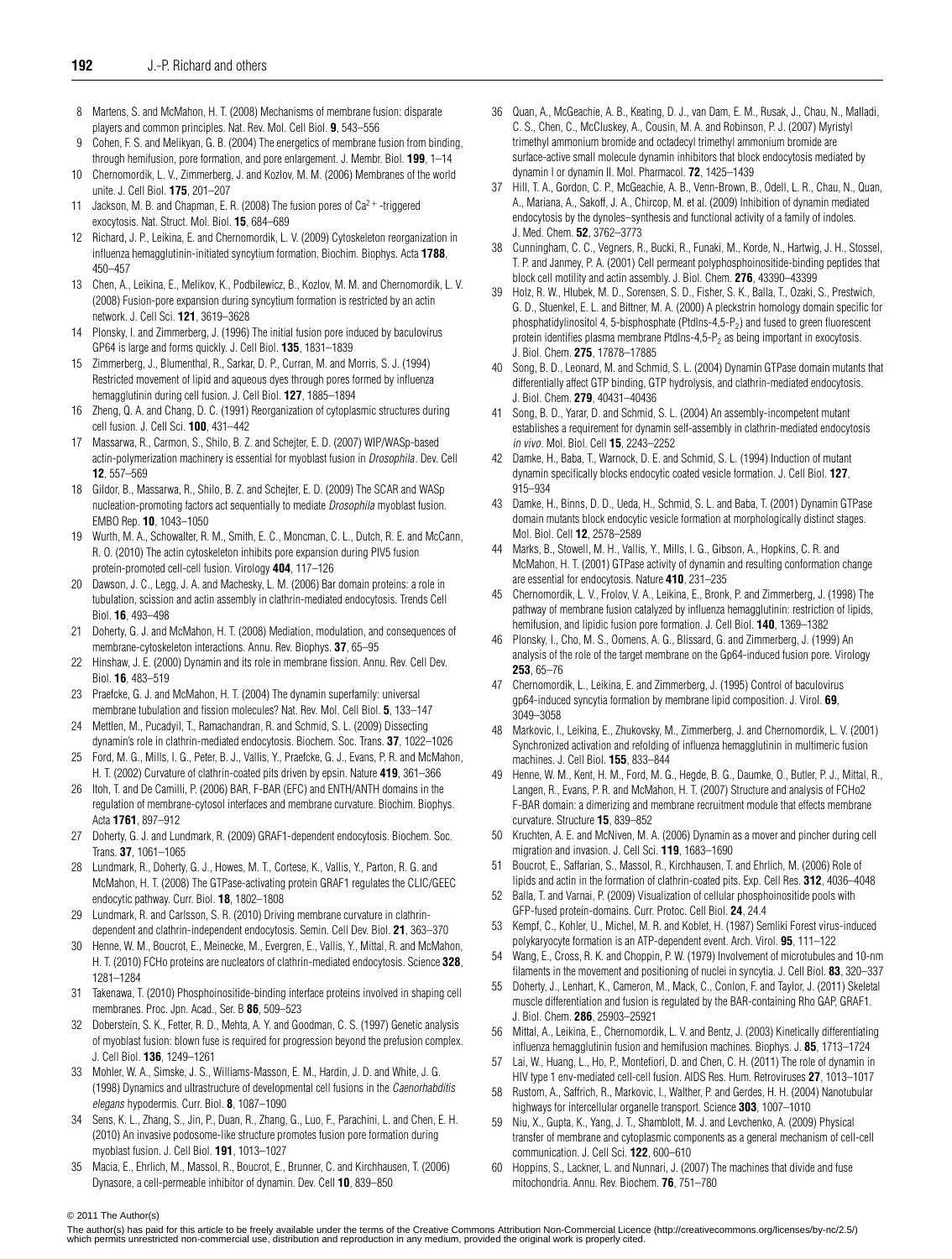- <span id="page-8-0"></span>61 Hoppins, S. and Nunnari, J. (2009) The molecular mechanism of mitochondrial fusion. Biochim. Biophys. Acta **1793**, 20–26
- <span id="page-8-1"></span>62 Hu, J., Shibata, Y., Zhu, P. P., Voss, C., Rismanchi, N., Prinz, W. A., Rapoport, T. A. and Blackstone, C. (2009) A class of dynamin-like GTPases involved in the generation of the tubular ER network. Cell **138**, 549–561
- <span id="page-8-2"></span>63 Orso, G., Pendin, D., Liu, S., Tosetto, J., Moss, T. J., Faust, J. E., Micaroni, M., Egorova, A., Martinuzzi, A., McNew, J. A. and Daga, A. (2009) Homotypic fusion of ER membranes requires the dynamin-like GTPase atlastin. Nature **460**, 978–983
- <span id="page-8-3"></span>64 Miyauchi, K., Kim, Y., Latinovic, O., Morozov, V. and Melikyan, G. B. (2009) HIV enters cells via endocytosis and dynamin-dependent fusion with endosomes. Cell **137**, 433–444

Received 11 July 2011/18 August 2011; accepted 7 September 2011

Published as BJ Immediate Publication 7 September 2011, doi:10.1042/BJ20111243

- <span id="page-8-4"></span>65 Jaiswal, J. K., Rivera, V. M. and Simon, S. M. (2009) Exocytosis of post-Golgi vesicles is regulated by components of the endocytic machinery. Cell **137**, 1308–1319
- <span id="page-8-5"></span>66 Anantharam, A., Bittner, M. A., Aikman, R. L., Stuenkel, E. L., Schmid, S. L., Axelrod, D. and Holz, R. W. (2011) A new role for the dynamin GTPase in the regulation of fusion pore expansion. Mol. Biol. Cell **22**, 1907–1918
- <span id="page-8-6"></span>67 Llobet, A., Wu, M. and Lagnado, L. (2008) The mouth of a dense-core vesicle opens and closes in a concerted action regulated by calcium and amphiphysin. J. Cell Biol. **182**, 1017–1028
- <span id="page-8-7"></span>68 Kozlov, M. M., McMahon, H. T. and Chernomordik, L. V. (2010) Protein-driven membrane stresses in fusion and fission. Trends Biochem. Sci. **35**, 699–706